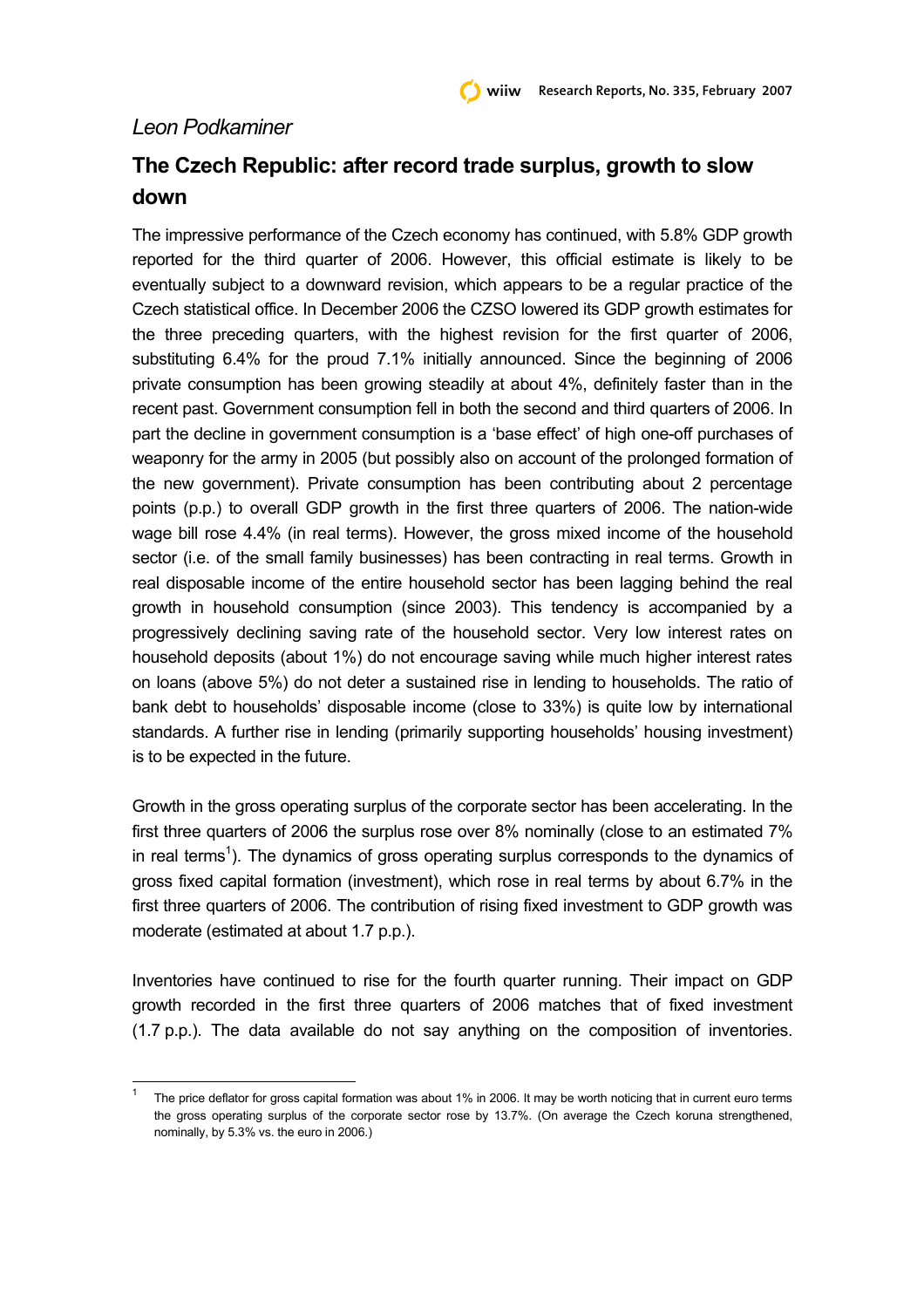However, some indirect evidence indicates that the share of 'work in progress' in the rising inventories may be rather low. The implication would be that rising inventories represent primarily accumulating stocks of finished products (but perhaps also of raw materials). Should the inventories become excessive, in due time they may require de-stocking which would then suppress overall GDP growth.

The contribution of foreign trade (goods and non-factor services) to GDP growth fell to about 0.9 p.p. in the first three quarters of 2006 (down from about 4.1 p.p. in the same period of 2005). This dramatic change in the role of foreign trade in generating overall growth happened quite abruptly. Throughout 2005 exports grew about 5 p.p. faster than imports (in real terms). But in the first quarter of 2006 that differential narrowed to about 2 p.p., followed by 1 p.p. in the third. Moreover, it should be remembered that in 2005 the one-off purchases of arms inflated the recorded imports (and of course lowered the size of the trade surplus that would have been recorded in absence of those purchases). In 2006 the dynamics of 'regular' imports (disregarding the effects of imports of arms) appears to be higher than the real growth of exports. Despite this, the trade surplus was record high in nominal terms.

It must be stressed that the change in the role of trade involves an acceleration of imports. There are no signs of a slowdown in the growth of exports, which continue to rise at double-digit rates. Such a speed of export growth is a sign of advanced structural change in the export sector, with a further rise in the share of medium-high-tech goods (such as machinery, and electrical and transport equipment, produced primarily by FDI firms). Of course, the ability of exports to expand at double-digit rates will depend on the presence of proper production capacities. At present the average level of capacity utilization is very high (close to 87%). This may limit growth of exports for a while. The completion of new FDI manufacturing projects (e.g. car factories) currently under way will add to export capacities in 2008 and beyond.

The ongoing improvements in labour productivity and falling unit labour costs, which seem to have been strongest in the export-oriented sectors, may be insufficient in the more traditional sectors supplying price-elastic, lower-tech products. The continuous nominal appreciation of the Czech koruna not only affects negatively exports of such products (e.g. textiles, food, beverages and tobacco), but also encourages their higher imports. While rising imports of competitively priced consumer goods will support further beneficial structural changes, at the same time they will be limiting the overall contribution of foreign trade to GDP growth, and GDP growth itself.

Employment has been growing steadily, if slowly, with the unemployment rate falling. In actual fact employment (and output) could have been higher provided more labour had been available. That the demand for labour in some segments of the economy already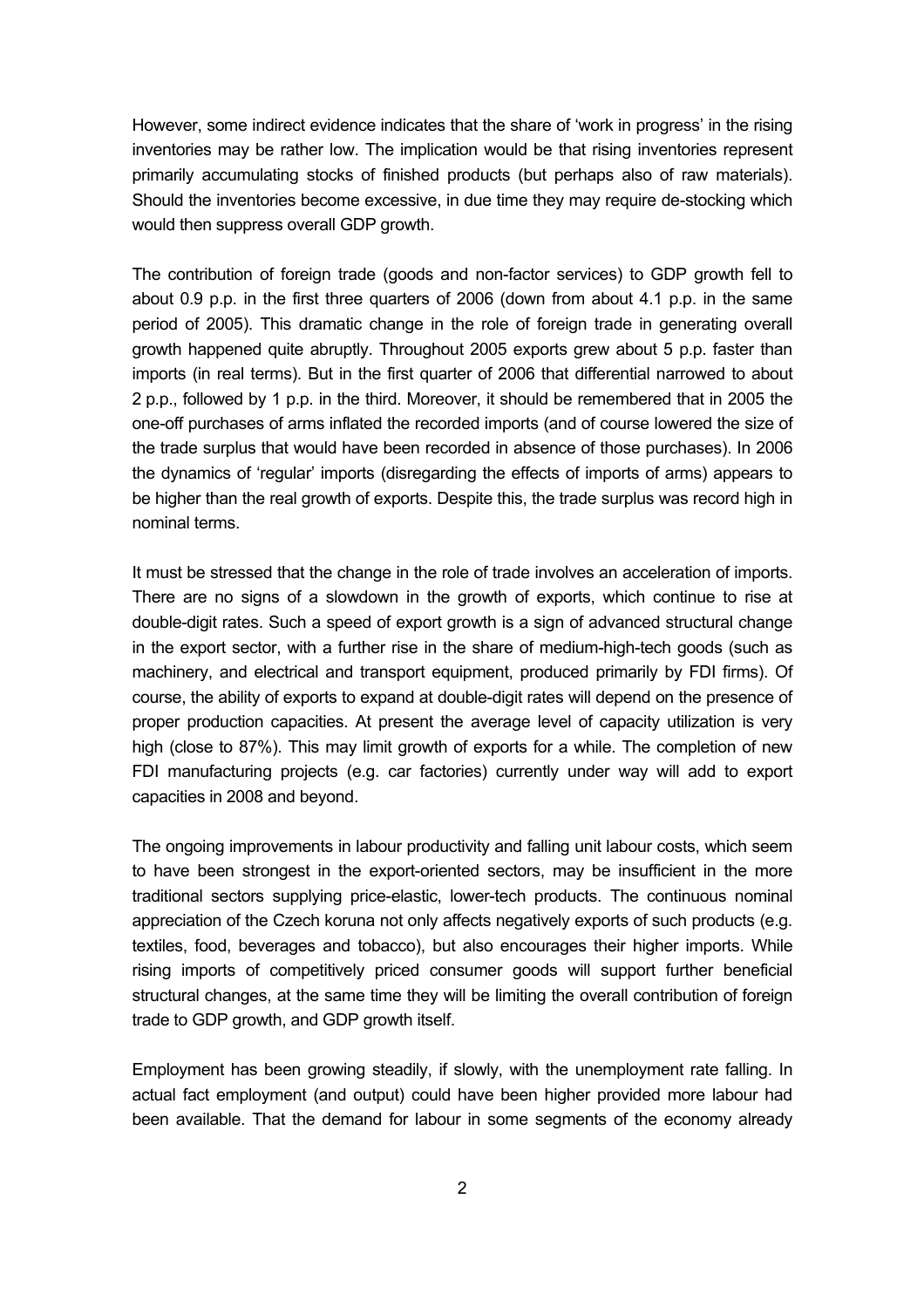exceeds its supply is confirmed by the fact that the registered employment of foreigners rose by about 18% within one year.<sup>2</sup> (Of course, the number of unregistered working foreigners has probably risen even faster.) Interestingly, emerging labour shortages do not seem to be strengthening growth in wages. Wages follow a rising trend, without outpacing labour productivity. In fact wages lag behind aggregate output: the share of employees' compensation in the GDP is falling consistently, if not very strongly. (In 2003 that share stood at 43.8%, in 2006 it probably reached 43%.) One possible reason why labour shortages do not translate into more pronounced wage hikes may have something to do with the presence of a reserve army of employable foreigners, who stand ready to displace native employees, should these demand too much. Besides, the constant pressure from low-price imports of standard goods may be disciplining both business and workers. The latter may believe that easy success in getting higher wages may come at a higher risk of unemployment in the near future. Even if such unemployment were to be reasonably temporary, it may nonetheless be considered too painful.

The reasons underlying the fairly slow drift in wages explain, to a large extent, also the relatively low inflation. Despite very high levels of capacity utilization, producer price inflation slowed down in 2006 (also on account of the nominal appreciation of the Czech koruna). Consumer price inflation was somewhat higher than in 2005. However, approximately one third of the current inflation is the direct effect of rising indirect taxes and regulated prices (utilities). Interestingly, higher oil prices did not seem to have secondary impacts.

In September 2006 the Czech National Bank responded to higher inflation by raising its interest rates by 0.5 p.p. Despite this interest rates are quite low, and unlikely to rise significantly either in 2007 or 2008. Yields on ten-year government bonds are lower than in the euro area. Despite this the Czech currency keeps strengthening nominally.

The political situation remains unstable. The new government installed in December 2006 does not have any solid parliamentary backing and is unlikely to serve the full term. This will certainly limit its ability to consolidate public finances. The general government deficit in 2007 will probably surpass the 4% of GDP mark, in violation of the 3.3% target set in the 2005 Convergence Programme. Increased social spending is mandated by new pieces of legislation. Besides, a part of the deficit seems to result from the old obligations incurred in the aftermath of the banking crisis of 1996. Despite high deficits, public debt remains quite low (less than 30% of the GDP). Given the low interest rates on the government debt and quite fast economic growth, the fiscal situation is not really bad. Nonetheless, it will take time before the Czech Republic can be admitted into the

l

<sup>2</sup> Compensation of foreign workers reported by the balance of payments amounted to 0.6% of the GDP in 2005 and (an estimated) 1% in 2006.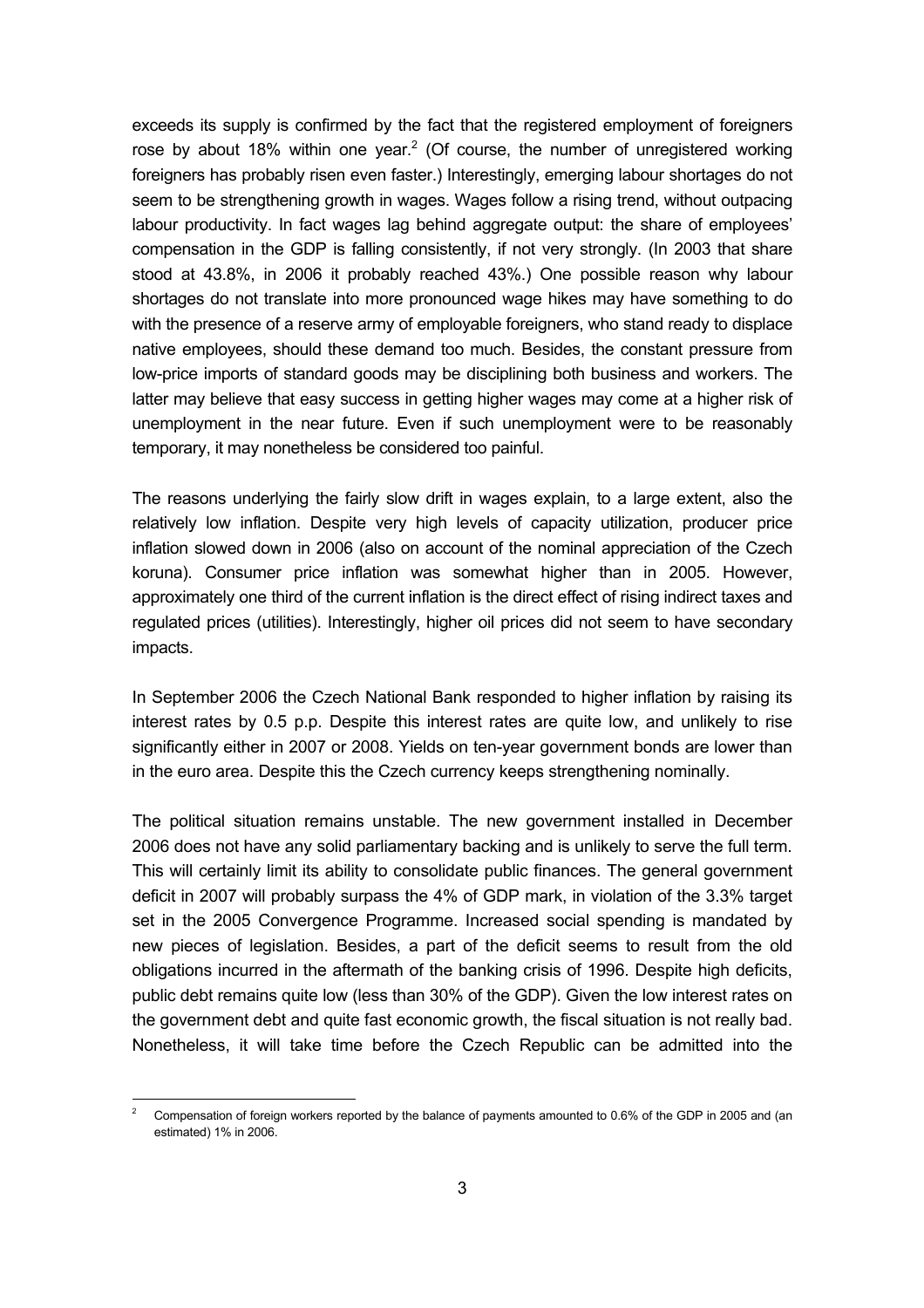Exchange Rate Mechanism. (The Czech authorities are not in a hurry to join the eurozone anyway.)

Summing up, GDP growth is likely to slow down somewhat in 2007, primarily on account of a stronger rise in imports. Besides one can expect some adjustments following the very strong accumulation of inventories. Supply bottlenecks (labour shortages, very high levels of capacity utilization) may also restrict export growth, at least temporarily. But the 'fundamentals' remain solid: positive structural changes go on, labour productivity growth remains strong, wage hikes are moderate, and inflation and interest rates are very low. Moreover, despite continuing currency appreciation, foreign trade will continue to generate respectable surpluses. There is only one cloud overshadowing this otherwise rosy picture: the income of foreign investors, which is larger than the trade surpluses, is rising even faster than the latter.